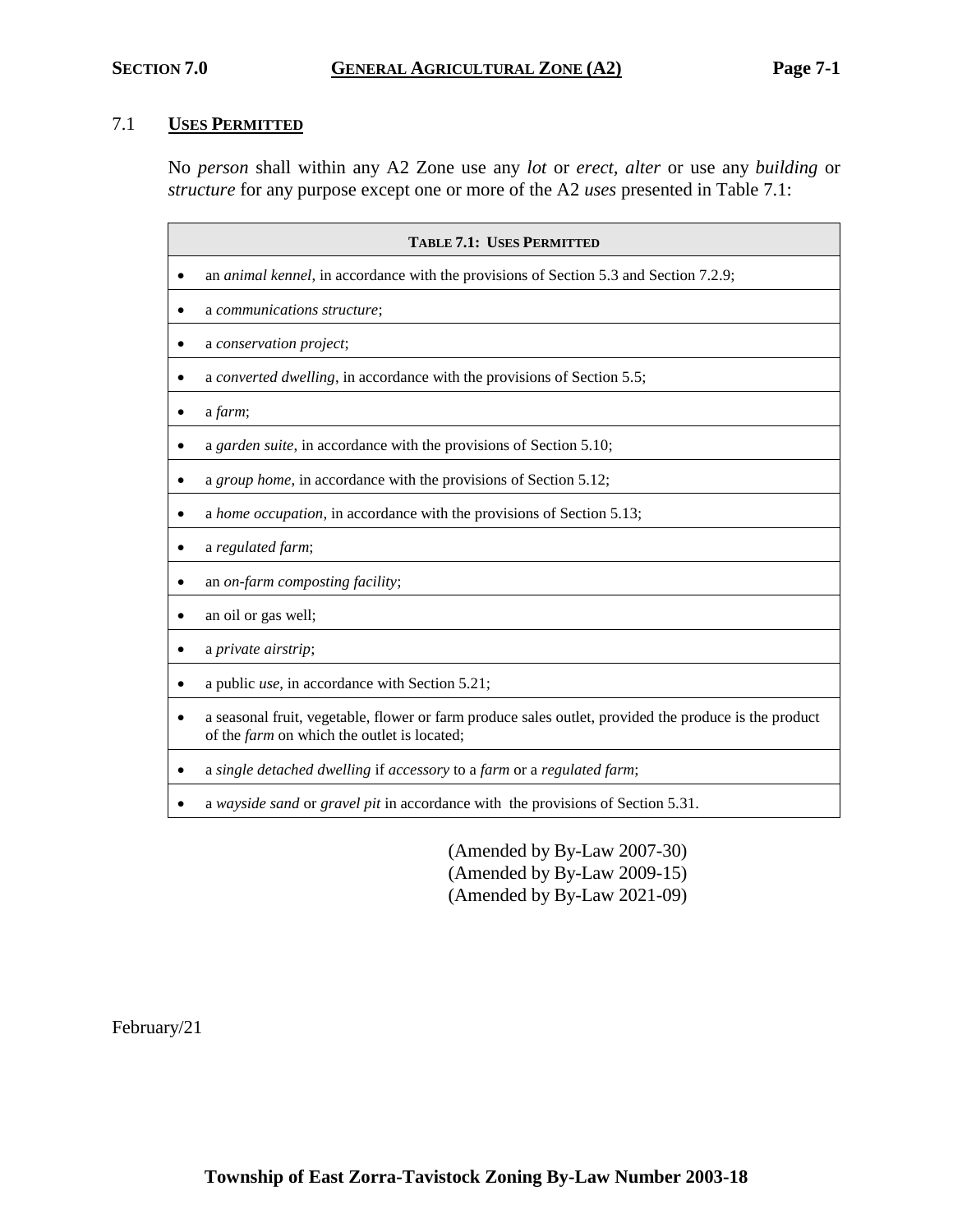# 7.2 **ZONE PROVISIONS**

No *person* shall within any A2 Zone use any *lot* or *erect, alter* or use any *building* or *structure* except in accordance with the following provisions presented in Table 7.2:

| <b>TABLE 7.2: ZONE PROVISIONS</b>                                           |                                                                                                                                                                                                                    |                                                 |                                              |
|-----------------------------------------------------------------------------|--------------------------------------------------------------------------------------------------------------------------------------------------------------------------------------------------------------------|-------------------------------------------------|----------------------------------------------|
| <b>Zone Provision</b>                                                       | <b>Livestock Barns &amp; Manure</b><br><b>Storage Buildings &amp; Structures</b>                                                                                                                                   | <b>Sales Outlets for</b><br><b>Farm Produce</b> | <b>All Other Buildings</b><br>and Structures |
| Lot Area, Minimum                                                           | <b>30 ha</b> (74.1 ac)                                                                                                                                                                                             |                                                 |                                              |
| Lot Frontage, Minimum                                                       | 100 m $(328.1 \text{ ft})$                                                                                                                                                                                         |                                                 |                                              |
| Front Yard, Minimum<br>Depth<br><b>Exterior Side Yard,</b><br>Minimum Width | Greater of $30 \text{ m}$ (98.4 ft) or such<br>minimum distance from the front<br>or exterior side lot line as<br>determined through the application<br>of the Minimum Distance<br>Separation Formula II (MDS II). | 5 m (16.4 ft)                                   | 15 m $(49.2 \text{ ft})$                     |
| Rear Yard, Minimum<br>Depth<br><b>Interior Side Yard,</b><br>Minimum Width  | Greater of $10 \text{ m}$ (32.8 ft) or such<br>minimum distance separation from<br>the rear or interior side lot line as<br>determined through the application<br>of the MDS II.                                   | 7.5 m $(24.6 \text{ ft})$                       |                                              |
| Setback, Minimum<br>Distance from the<br>Centreline of a County<br>Road     | Greater of $45 \text{ m}$ (148 ft) or the<br>sum of 16 $m$ (52.5 ft) plus the<br>front yard or exterior side yard<br>setback determined through the<br>application of the MDS II.                                  | $21 \text{ m} (68.9 \text{ ft})$                | 31 m $(101.7 \text{ ft})$                    |
| <b>Minimum Manure</b><br><b>Storage Capacity</b>                            | In accordance with minimum storage requirements for manure storage facilities set<br>out in the Nutrient Management Strategy, 2002 as amended.                                                                     |                                                 |                                              |
| <b>Height of Building,</b><br>Maximum                                       | 15 m (49.2 ft) or in accordance with the provisions of Section 5.32                                                                                                                                                |                                                 |                                              |
| <b>Parking and Accessory</b><br>Buildings, Etc.                             | In accordance with the provisions of Section 5.                                                                                                                                                                    |                                                 |                                              |

(Amended by By-Law 2007-30)

July 7/09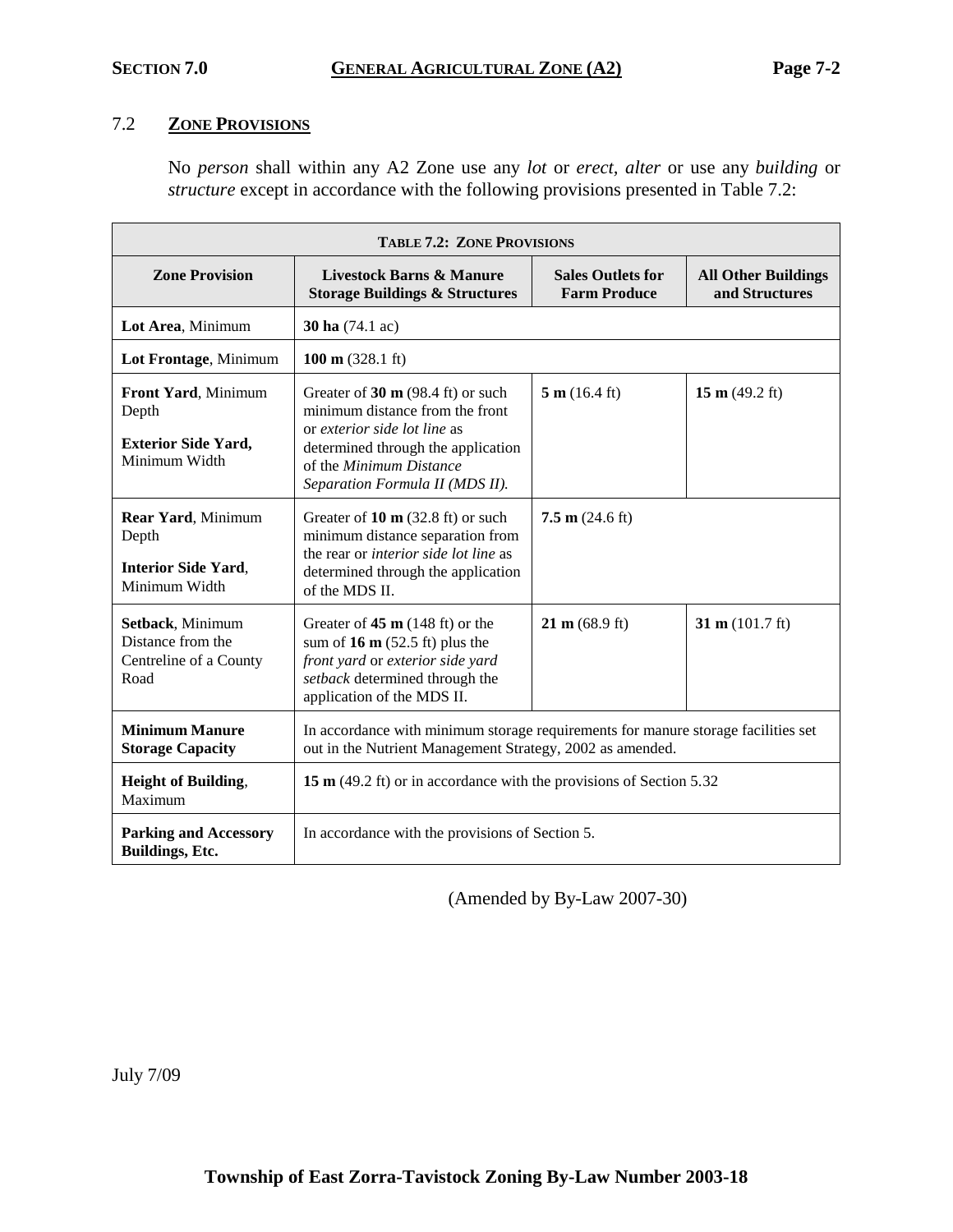## 7.2.1 **MINIMUM DISTANCE SEPARATION REQUIREMENTS FOR LIVESTOCK BARNS AND STRUCTURES**

In addition to the minimum *yard* and *setback* requirements contained in Table 7.2, agricultural *buildings* and *structures* hereafter *erected*, *altered* and/or used for the housing of livestock shall meet the minimum distance separation requirements as determined through the application of the *Minimum Distance Separation Formula II (MDS II)*, in accordance with Section 2.7 of this Zoning By-Law.

(Amended by By-Law 2007-30)

### 7.2.2 **MINIMUM DISTANCE SEPARATION REQUIREMENTS FOR MANURE STORAGE STRUCTURES**

In addition to the minimum *yard* and *setback* requirements contained in Table 7.2, manure storage structures *erected* or *altered* shall meet the minimum distance separation requirements as determined through the application of the *Minimum Distance Separation Formula II (MDS II)*, in accordance with Section 2.7 of this Zoning By-Law.

(Amended by By-Law 2007-30)

#### 7.2.3 **SUPPLEMENTARY REQUIREMENT FOR REGULATED FARMS**

For new or *existing Regulated farm*s or *farms* expanding to the size of a r*egulated farm*, new *buildings and/or structures* and/or alterations to *existing buildings and/or structures*, used or *erected* for the purpose of housing livestock or for manure containment shall be permitted only when a nutrient management strategy and/or plan is prepared in accordance with the requirements set out in the Nutrient Management Act, 2002, as amended.

(Amended by By-Law 2007-30)

### 7.2.4 **NUMBER OF ACCESSORY DWELLINGS AND GARDEN SUITES PER LOT**

| Single detached dwelling, Maximum | 1, except that up to a maximum of 3 <i>accessory</i><br>single detached dwellings may be located on a<br><i>farm</i> or a <i>regulated farm</i> subject to the<br>approval of the Committee of Adjustment.<br>(Amended by By-Law 2009-15) |
|-----------------------------------|-------------------------------------------------------------------------------------------------------------------------------------------------------------------------------------------------------------------------------------------|
| Converted dwelling, Maximum       | 1, with a maximum of 2 <i>dwelling</i> units, in<br>accordance with the provisions of Section 5.5.                                                                                                                                        |
| <i>Garden Suites, Maximum</i>     | 1, in accordance with the provisions of<br>Section 5.10.                                                                                                                                                                                  |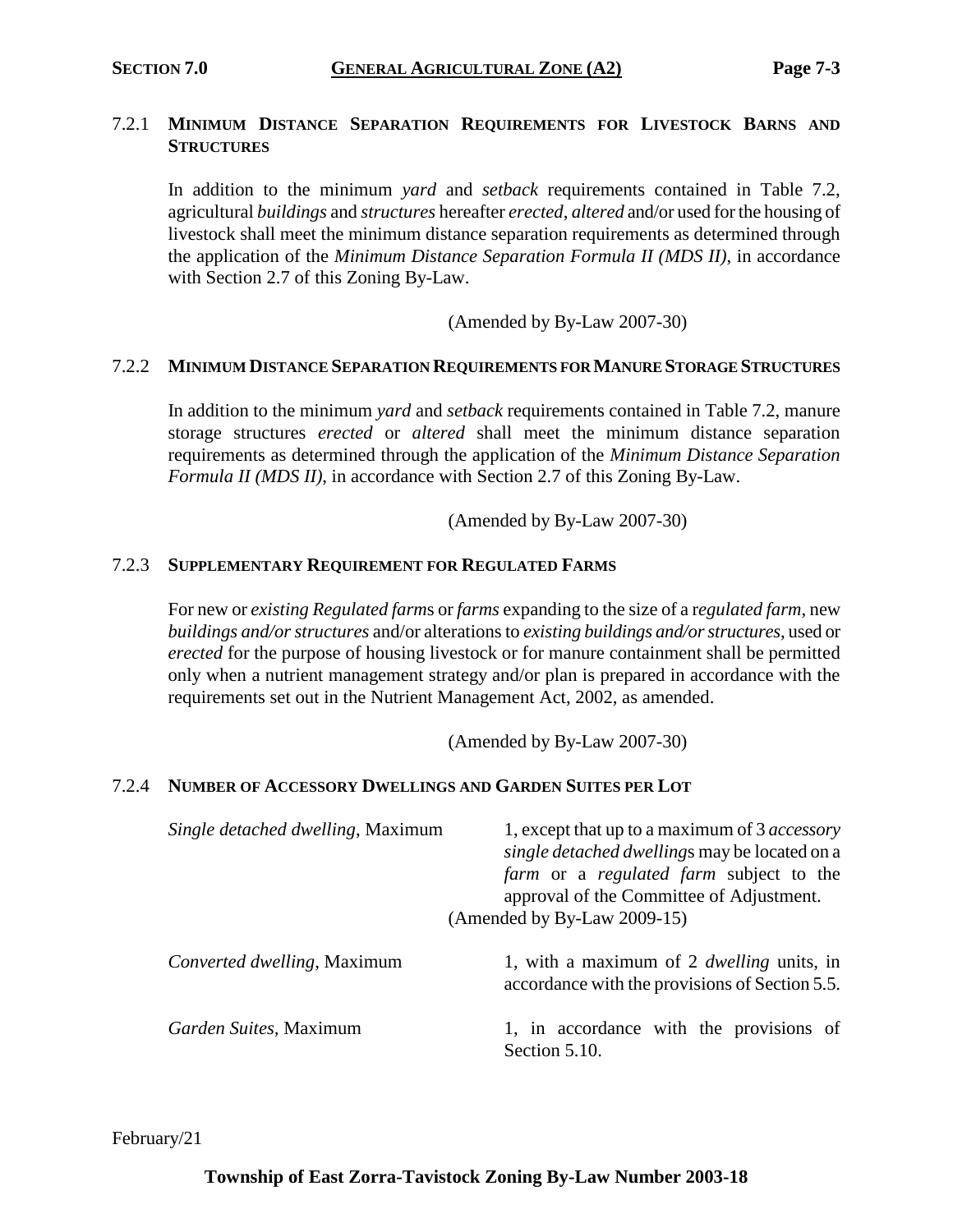#### 7.2.5 **MINIMUM GROSS FLOOR AREA FOR A SINGLE DETACHED DWELLING**

Minimum **93 m<sup>2</sup>**

 $(1,001 \text{ ft}^2)$ 

### 7.2.6 **LOCATION OF NEW OR ENLARGED FARM DWELLINGS**

New *farm dwellings*, including temporary *dwellings*, shall be required to satisfy the minimum distance separation requirements as determined through the application of the *Minimum Distance Separation Formula I (MDS I)*, in accordance with Section 2.7 of this Zoning By-Law.

(Amended by By-Law 2009-15)

*Existing farm dwellings*, which are hereafter enlarged, shall be required to satisfy MDS I, in accordance with Section 2.7 of this Zoning By-Law, **or** not further reduce an *existing* insufficient *setback* relative to MDS I, whichever is the lesser.

### 7.2.7 **PROVISIONS FOR PRIVATE AIRSTRIPS**

No part of any landing strip shall be located closer than:

**60 m** (196.9 ft) to any *lot line* or **150 m** (492.1 ft) to any Residential Zone.

### 7.2.8 **REQUIREMENTS FOR ON-FARM COMPOSTING FACILITIES**

The following additional provisions apply to *on-farm composting facilities*:

- 7.2.8.1 The facility will require a concrete floor with runoff containment, solid walls not less than **1.5 m** (4.9 ft) in height consisting of a closed wooden, metal, and/or concrete wall constructed of rot-proof materials and unpierced except for gates necessary for access, and a roof constructed with permanent all-weather materials;
- 7.2.8.2 In addition to the minimum *yard* and *setback* requirements contained in this Zoning By-Law, *on-farm composting facilities* erected or altered shall meet the Minimum Distance Separation requirements as determined through the application of the *Minimum Distance Separation Formula II (MDS II)*, or shall not further reduce an *existing* insufficient *setback*. For the purposes of calculation, an *on-farm composting facility* shall be considered a roofed or covered manure storage facility based on the capacity of the *existing* livestock or poultry housing on the *farm*; (Amended by By-Law 2007-30)
- 7.2.8.3 The facility shall require engineered drawings submitted at the time of application for building permit;

Mar. 31/21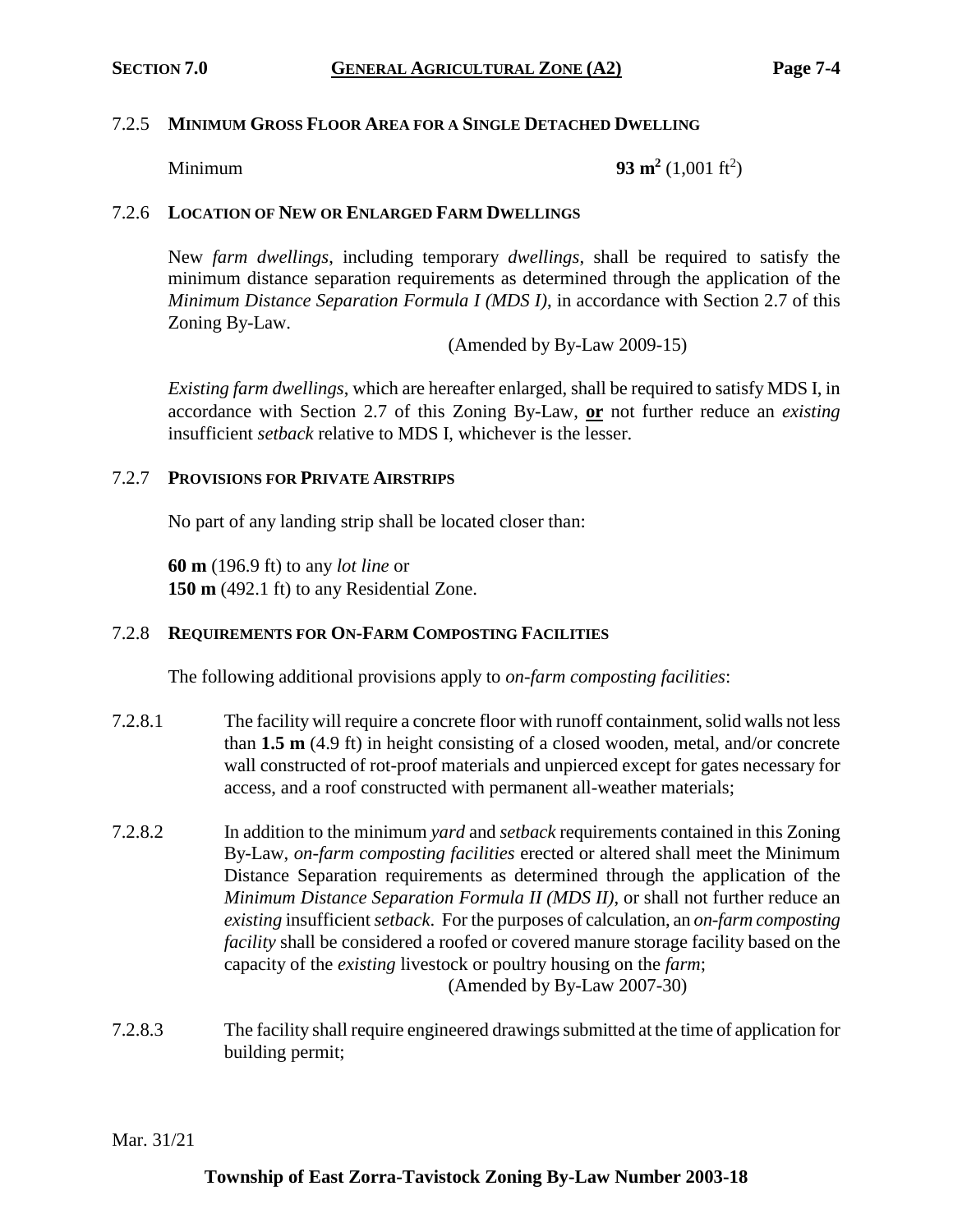7.2.8.4 The sizing and design of the facility shall be in accordance with best management practices and standards for type of animal published from time to time by the Ontario Ministry of Agriculture, Food.

(Amended by By-Law 2009-15)

## 7.2.9 **LOCATION OF AN ANIMAL KENNEL**

Notwithstanding any provision of this Zoning By-Law to the contrary, no land shall be used and no *building* or *structure* or part thereof shall be used or *erected*, renovated or remodelled for use as an *animal kennel* closer than **90 m** (295.3 ft) to any *lot line*.

### 7.2.10 **REQUIREMENTS FOR AN OIL OR GAS WELL**

No gas or oil well or drilling in connection therewith, or storage tank, or other *accessory use* in connection with the foregoing shall be located closer than **75 m** (246 ft) to any Residential Zone or any building in an adjacent *lot*.

## 7.3 **SPECIAL PROVISIONS FOR A CONVERTED DWELLING (A2-C)**

In accordance with the provisions of Section 5.5, all A2-C zoned *lots* may contain a *converted dwelling*, or any *use* permitted in Section 7.1, in accordance with the provisions of Section 7.2.

### 7.4 **SPECIAL PROVISIONS FOR A GARDEN SUITE (A2-G)**

In accordance with the provisions of Section 5.10, all A2-G zoned *lots* may contain a *garden suite* or any *use* permitted in Section 7.1, in accordance with the provisions of Section 7.2. Upon expiry of the temporary use by-law, the *garden suite* shall be removed unless an application is submitted for an extension of the *use* and approved by the Corporation pursuant to Section 39 of the Planning Act.

- 7.4.1.1 Notwithstanding any provision of this Zoning By-Law, no *person* shall within any A2-G1 Zone use any *lot*, or *erect, alter* or use any *building* or *structure* for any purpose except in accordance with the following provisions:
- 7.4.1.1.1 GROSS FLOOR AREA OF A GARDEN SUITE

Maximum **148.6 m<sup>2</sup>** (1,600 ft<sup>2</sup>)

7.4.1.1.2 TIME PERIOD FOR A GARDEN SUITE

Maximum December 19, 2018 to December 19, 2028 (Amended by By-Law 2010-51) Mar. 31/21 (Deleted and Replaced by By-Law 2018-55)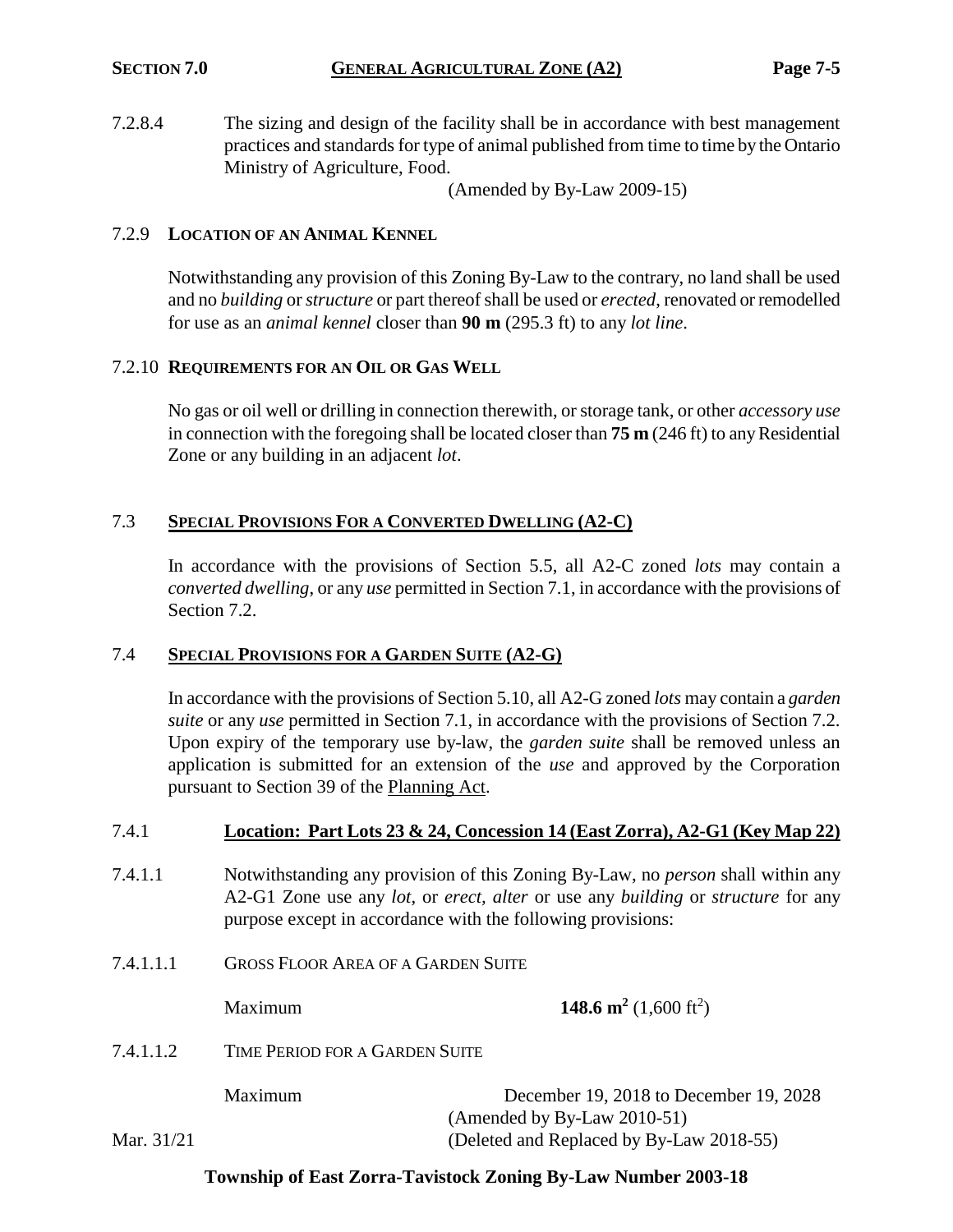7.4.1.1.3 That all the provisions of the A2 Zone in Section 7.2 to this Zoning By-law, as amended, shall apply, and further that all other provisions of this Zoning By-law, as amended, that are consistent with the provisions herein contained shall continue to apply mutatis mutandis.

(Amended by By-Law 2010-51) (Deleted and Replaced by By-Law 2018-55)

# 7.5 **SPECIAL PROVISIONS**

7.5.1 **Location: Part Lot 9, Concession 15 (East Zorra), A2-1 (Key Map 45)**

(Amended by By-Law 2021-09)

7.5.1.1 Notwithstanding any provisions of this Zoning By-Law to the contrary, no *person* shall within any A2-1 Zone use any *lot*, or *erect, alter* or use any *building* or *structure* for any purpose except the following:

> all *uses* permitted in Section 7.1 of this Zoning By-Law; *on-farm diversified use* consisting of an on-*farm* winery and retail outlet in an *existing building*; and

7.5.1.2 That all the other provisions of the A2 Zone in Section 7.2 and all other relevant provisions contained in this Zoning By-Law shall continue to apply mutatis mutandis

> (Amended by By-Law 2004-13) (Amended by By-Law 2009-15)

## 7.5.2 **Location: Part Lot 5, Concession 11 (East Zorra), A2-2** (Added by By-Law 2003-41) (Deleted by By-Law 2009-15)

### 7.5.3 **Location: Part of Lot 9, Concession 10 (East Zorra), A2-3 (Key Map 40)** (Amended by By-Law 2021-09)

7.5.3.1 Notwithstanding any provisions of Zoning By-Law to the contrary, no *person* shall within any 'A2-3' Zone use any *lot*, or *erect, alter* or use any *building* or *structure* for any purpose except the following:

> all *uses* permitted in Section 7.1 of this Zoning By-Law; and an *on-farm diversified use* consisting of a retail store for quilts, fabrics, and *accessory* goods and a workshop for the assembling of quilts.

7.5.3.2 Notwithstanding any provisions of Zoning By-Law the contrary, no *person* shall within any 'A2-3' Zone use any *lot*, or *erect, alter* or use any *building* or *structure* except in accordance with the following provisions.

February/21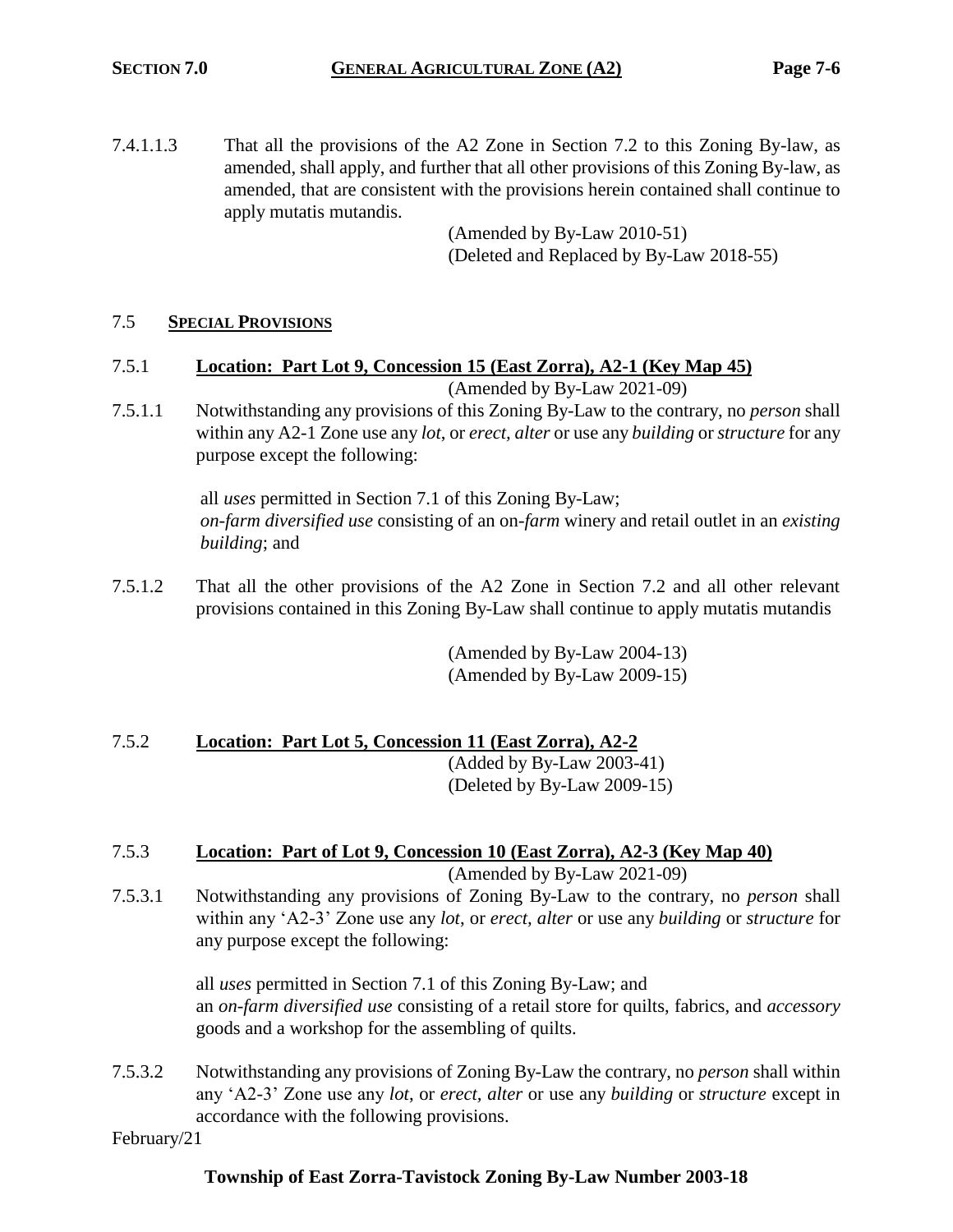7.5.3.2.1 GROSS FLOOR AREA REQUIREMENT FOR ON-FARM DIVERSIFIED USE

Maximum **176 m<sup>2</sup>**

 $(1,900 \text{ ft}^2)$ 

7.5.3.2.2 That all the other provisions of the 'A2' Zone in Section 7.2 to Zoning By-Law, as amended, shall apply, and further that all other provisions of Zoning By-Law, as amended, that are consistent with the provisions herein contained shall continue to apply mutatis mutandis.

(Added by By-Law 2004-37)

- 7.5.4 **Location: Part Lots 26 and 27, Concession 1, (North Oxford), A2-4 (Key Map 51)** (Amended by By-Law 2021-09)
- 7.5.4.1 Notwithstanding any provisions of Zoning By-Law to the contrary, no *person* shall within any A2-4 Zone use any *lot*, or *erect, alter* or use any *building* or *structure* for any purpose except the following:

All *uses* permitted in Section 7.1 to this Zoning By-Law.

- 7.5.4.2 Notwithstanding any provision of Zoning By-Law to the contrary, no *person* shall within any A2-4 Zone use any *lot*, or *erect, alter* or use any *building* or *structure* except in accordance with the following provisions:
- 7.5.4.2.1 For the purpose of this Zoning By-Law, the *lot frontage* shall be deemed to be the *lot frontage* of the A2-14 Zone in this Zoning By-Law. (Added by By-Law 2005-53)
- 7.5.4.2.2 That all the other provisions of the A2 Zone in Section 7.2 to Zoning By-Law, as amended, shall apply, and further that all other provisions of Zoning By-Law, as amended, that are consistent with the provisions herein contained shall continue to apply mutatis mutandis.

(Added by By-Law 2005-53)

# 7.5.5 **Location: Lot 6, Concession 13 and 14, (East Zorra), A2-5 (Key Map 44)**

(Amended by By-Law 2021-09)

7.5.5.1 Notwithstanding any provisions of Zoning By-Law to the contrary, no *person* shall within any A2-5 Zone use any *lot*, or *erect, alter* or use any *building* or *structure* for any purpose except the following:

all *uses* permitted in Section 7.1 of this Zoning By-Law.

7.5.5.2 Notwithstanding any provisions of Zoning By-Law to the contrary, no *person* shall within any A2-5 Zone use any *lot*, or *erect, alter* or use any *building* or *structure* except in accordance with the following provisions.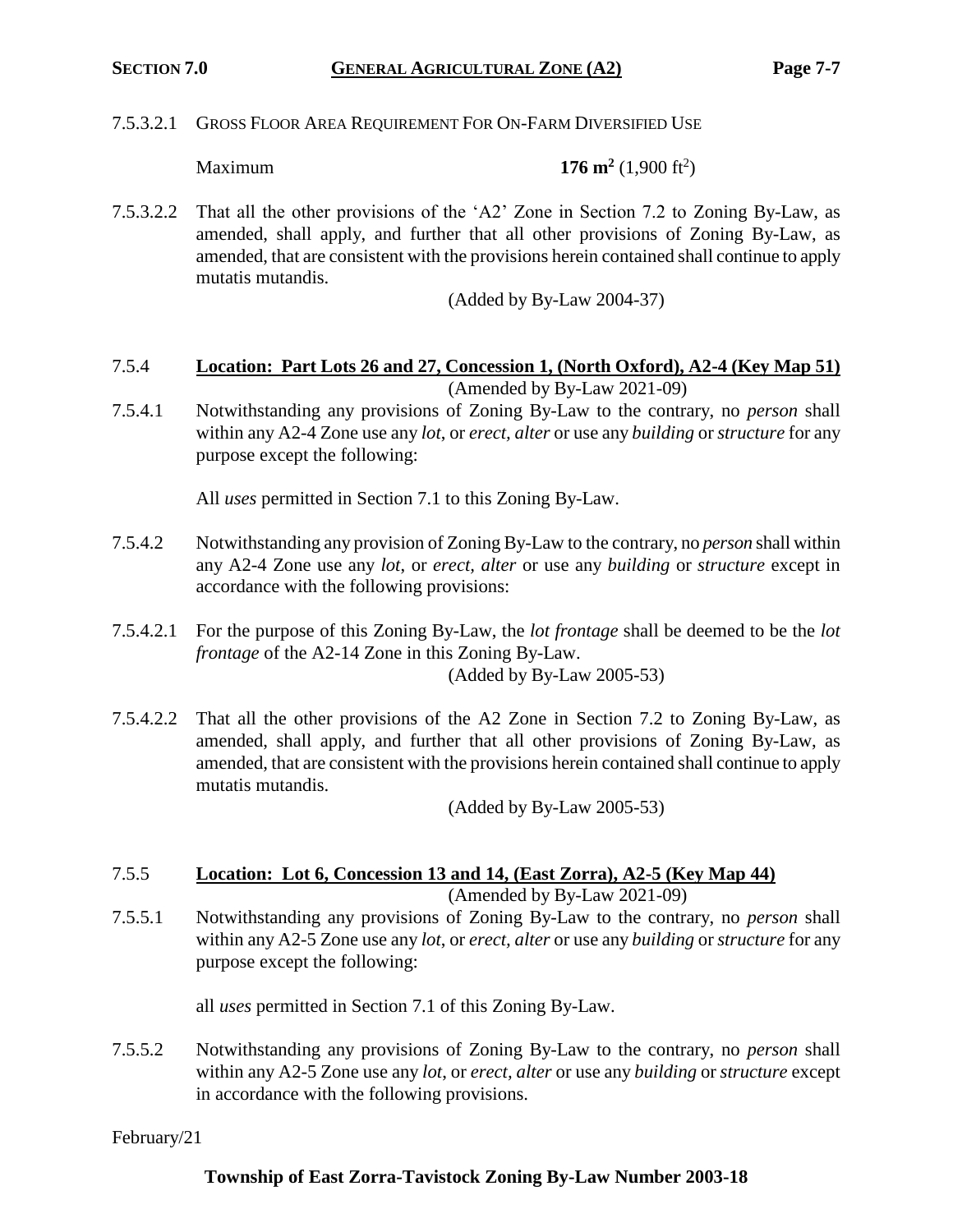7.5.5.2.1 In addition to meeting the *yard* and *setback* requirements contained in Table 7.2 and Sections 7.2.1 and 7.2.2 and notwithstanding the provisions of Section 2.7.2, where an agricultural *building* or *structure*, or manure storage structure, is being *erected*, *altered* and/or used for the housing of livestock, in the vicinity of areas zoned or designated for residential, institutional, active recreational, industrial or commercial *uses* within the Corporate boundary of the City of Woodstock the MDS II *setback*s shall be calculated using a Type A Land *Use*.

(Amended by By-Law 2007-30)

7.5.5.2.2 That all the other provisions of the A2 Zone in Section 7.0 to Zoning By-Law, as amended, shall apply, and further that all other provisions of Zoning By-Law, as amended, that are consistent with the provisions herein contained shall continue to apply mutatis mutandis.

(Added by By-Law 2006-38)

## 7.5.6 **Location: Part of Lot 32, Concession 19 (East Zorra), A2-6 (Key Map 13)** (Amended by By-Law 2021-09)

7.5.6.1 Notwithstanding any provisions of Zoning By-Law to the contrary, no *person* shall within any A2-6 Zone use any *lot*, or *erect, alter* or use any *building* or *structure* for any purpose except the following:

a *conservation project*;

an *on-farm composting facility* for dead pigeons, provided the dead pigeons are generated from the operation on which the composting facility is located; a public *use*;

a seasonal fruit, vegetable, flower or *farm* produce sales outlet, provided the produce is the product of the *farm* on which the outlet is located;

a livestock barn for the purposes of housing 150 pairs of racing pigeons.

- 7.5.6.2 Notwithstanding any provisions of Zoning By-Law to the contrary, no *person* shall within any A2-6 Zone use any *lot*, or *erect, alter* or use any *building* or *structure* except in accordance with the following provisions:
- 7.5.6.2.1 LOT AREA

**Minimum 1.00 ha** (2.47 ac)

7.5.6.2.2 SPECIAL PROVISIONS FOR LOCATION OF MANURE STORAGE

Minimum *setback* from a drilled well **15 m** (49.2 ft)

Minimum *setback* from a dug well **30 m** (98.4 ft)

(Amended by By-law 2007-3)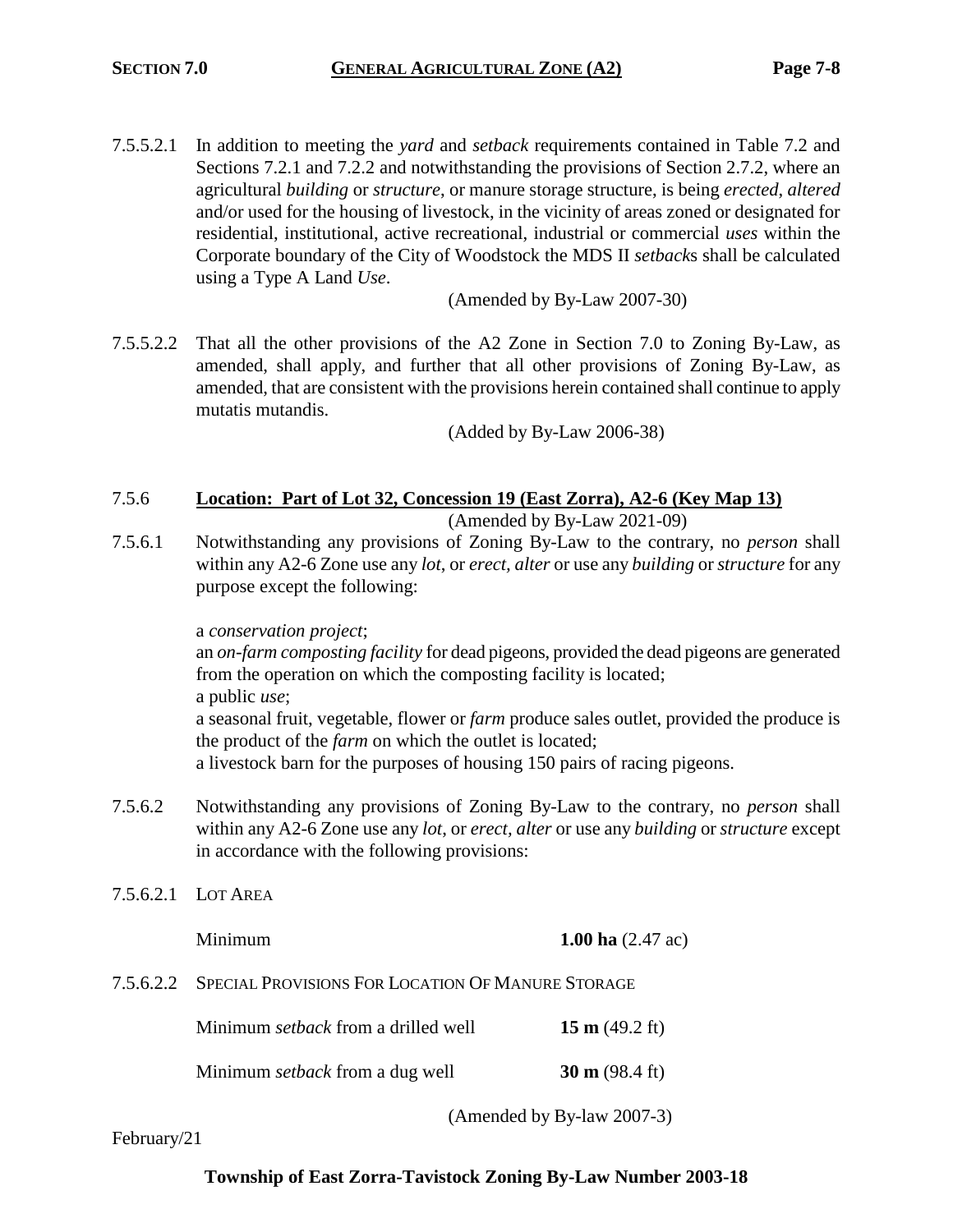7.5.6.2.3 That all the other provisions of the A2 Zone in Section 7.0 to Zoning By-Law, as amended, shall apply, and further that all other provisions of Zoning By-Law, as amended, that are consistent with the provisions herein contained shall continue to apply mutatis mutandis.

(Added by By-Law 2007-3)

# 7.5.7 **Location: Part Lot 34, Concession 11 (East Zorra), A2-7 (Key Map 2)**

(Amended by By-Law 2021-09)

7.5.7.1 Notwithstanding any provisions of this Zoning By-Law to the contrary, no *person* shall within any 'A2-7' Zone use any *lot*, or *erect*, *alter* or use any *building* or *structure* for any purpose except the following:

> all *uses* permitted in Section 7.1 to this Zoning By-Law; a *seasonal summer camp* for children.

- 7.5.7.2 Notwithstanding any provision of this Zoning By-Law to the contrary, no *person* shall within any 'A2-7' Zone use any *lot*, or *erect*, *alter* or use any *building* or *structure* except in accordance with the following provisions:
- 7.5.7.2.1 DEFINITION OF SEASONAL SUMMER CAMP

For the purpose of this subsection, a *seasonal summer camp* means the *use* of land from June  $20<sup>th</sup>$  to September  $20<sup>th</sup>$  where care and agriculturally-related recreational and educational activities are provided, including, but not limited to, horse riding and animal care together with related, supportive uses such as swimming, archery, wall climbing and group games. A *seasonal summer camp* may provide for daily attendance or may include facilities for overnight accommodation.

7.5.7.2.2 SPECIAL PROVISIONS FOR MINIMUM DISTANCE SETBACK

Notwithstanding any other provision of this By-Law to the contrary, for the purpose of this subsection, the minimum distance separation between a livestock barn and/or manure storage facility located on lands to the immediate north of lands zoned A2-7 and any portion of a *building* or *structure* used for human occupancy shall be **400 m** (1,312.3 ft).

7.5.7.2.3 That all provisions of the 'A2' Zone in Section 7.2 to this Zoning By-Law, as amended, shall apply, and further that all other provisions of this Zoning By-Law, as amended, that are consistent with the provisions herein contained shall continue to apply mutatis mutandis.

(Added by By-Law 2011-24)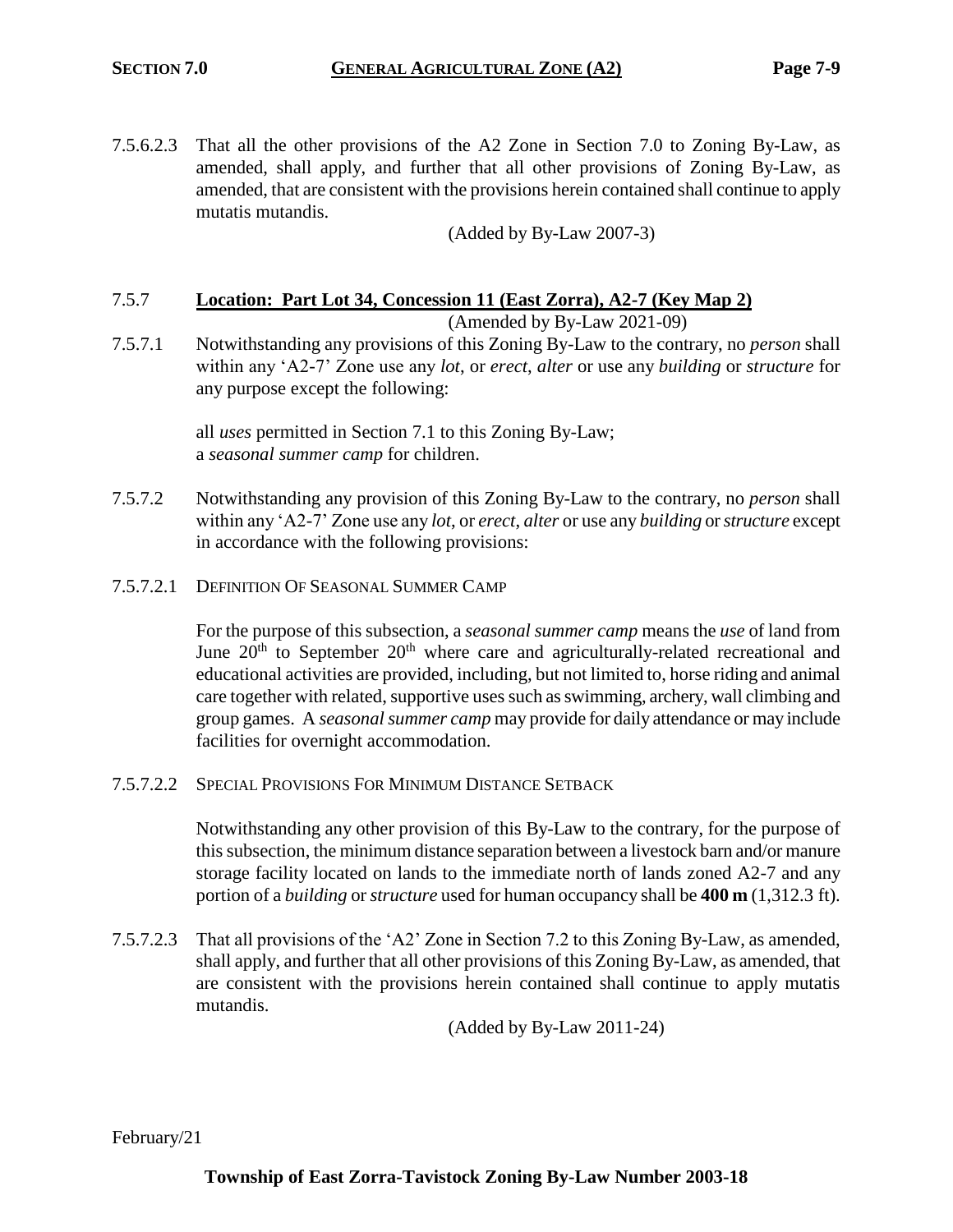# 7.5.8 **Location: Part Lot 13, Concession 11 (East Zorra), A2-8 (Key Map 35)**

(Amended by By-Law 2021-09)

7.5.8.1 Notwithstanding any provisions of this Zoning By-Law to the contrary, no *person* shall within any 'A2-8' Zone use any *lot*, or *erect*, *alter* or use any *building* or *structure* for any purpose except the following:

all *uses* permitted in Section 7.1 to this Zoning By-Law.

- 7.5.8.2 Notwithstanding any provision of this Zoning By-Law to the contrary, no *person* shall within any 'A2-8' Zone use any *lot*, or *erect*, *alter* or use any *building* or *structure* except in accordance with the following provisions:
- 7.5.8.2.1 LOT FRONTAGE

**Minimum 12 m** (39.4 ft)

7.5.8.2.2 That all provisions of the 'A2' Zone in Section 7.2 to this Zoning By-Law, as amended, shall apply, and further that all other provisions of this Zoning By-Law, as amended, that are consistent with the provisions herein contained shall continue to apply mutatis mutandis.

(Added by By-Law 2011-49)

# 7.5.9 **Location: Part Lot 15, Concession 13 (East Zorra), A2-9 (Key Map 37)**

(Amended by By-Law 2021-09)

7.5.9.1 Notwithstanding any provisions of this Zoning By-Law to the contrary, no *person* shall within any 'A2-9' Zone use any *lot*, or *erect*, *alter* or use any *building* or *structure* for any purpose except the following:

all *uses* permitted in Section 7.1 to this Zoning By-Law.

- 7.5.9.2 Notwithstanding any provision of this Zoning By-Law to the contrary, no *person* shall within any 'A2-9' Zone use any *lot*, or *erect*, *alter* or use any *building* or *structure* except in accordance with the following provisions:
- 7.5.9.2.1 LOT AREA

**Minimum 29 ha** (71.7 ac)

(Added by By-Law 2011-51)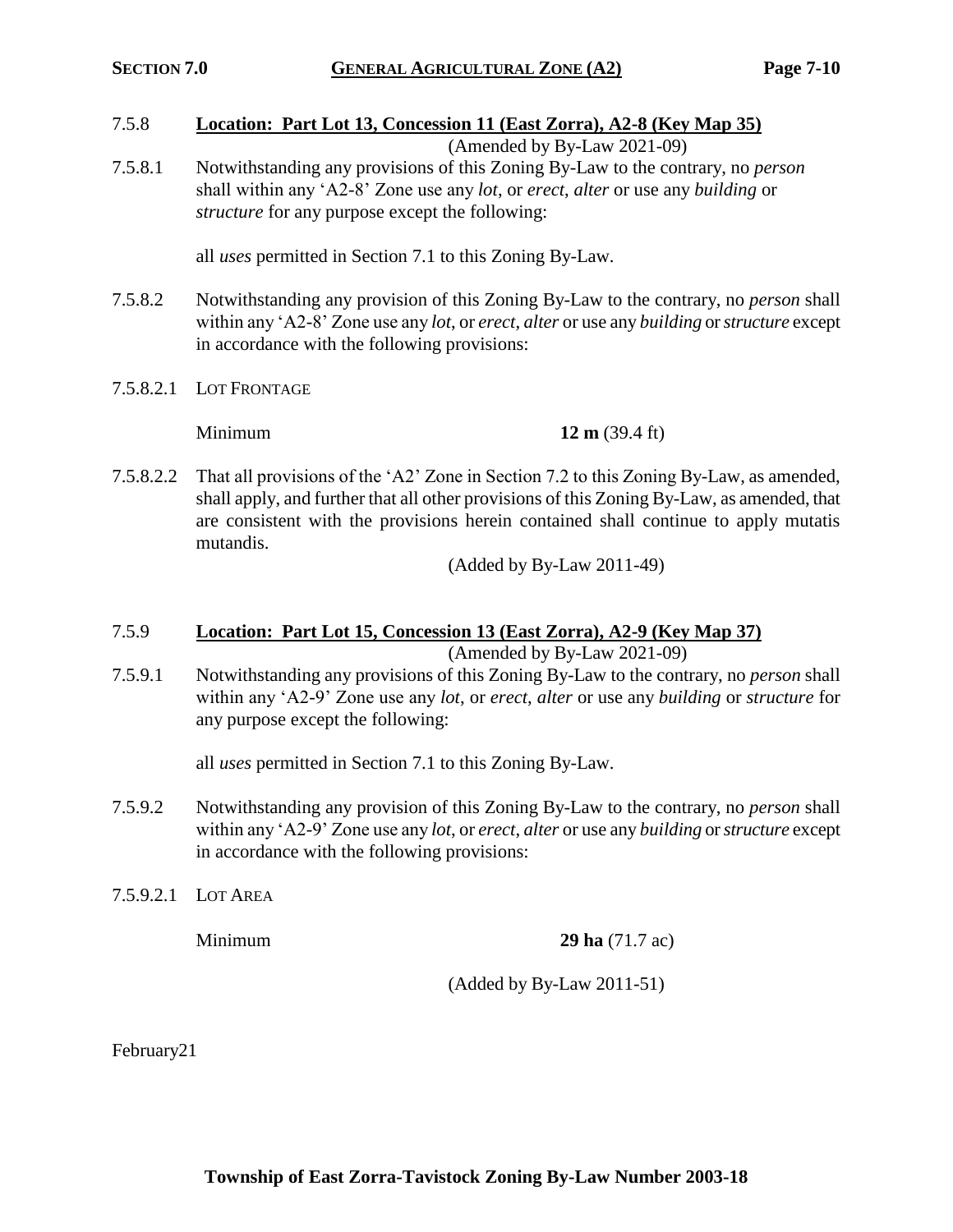7.5.9.2.2 That all provisions of the 'A2' Zone in Section 7.2 to this Zoning By-Law, as amended, shall apply, and further that all other provisions of this Zoning By-Law, as amended, that are consistent with the provisions herein contained shall continue to apply mutatis mutandis.

(Added by By-Law 2011-51)

# 7.5.10 **Location: Part Lot 15, Concession 12 E (East Zorra), A2-10 (T) (Key Map 35)**

(Added by By-Law 2014-17) (Deleted by By-Law 2021-09)

# 7.5.11 **Location: Part Lot 33, Concession 13 (East Zorra), A2-11 (Key Map 9)**

7.5.11.1 Notwithstanding any provisions of this Zoning By-Law to the contrary, no *person* shall within any 'A2-11' Zone use any *lot*, or *erect*, *alter* or use any *building* or *structure* for any purpose except the following:

> all *uses* permitted in Section 7.1 except that a *single detached dwelling* shall not be permitted.

- 7.5.11.2 Notwithstanding any provision of this Zoning By-Law to the contrary, no *person* shall within any 'A2-11' Zone use any *lot*, or *erect*, *alter* or use any *building* or *structure* except in accordance with the following provisions:
- 7.5.11.2.1 LOT AREA

Minimum **19.5 ha** (48.2 ac)

7.5.11.2.2 That all provisions of the 'A2' Zone in Section 7.2 to this Zoning By-Law, as amended, shall apply, and further that all other provisions of this Zoning By-Law, as amended, that are consistent with the provisions herein contained shall continue to apply mutatis mutandis.

(Added by By-Law 2015-4)

### 7.5.12 **Location: Part Lots 9 & 10, Concession 12 (East Zorra), A2-12 (Key Map 42)**

7.5.12.1 Notwithstanding any provisions of this By-law to the contrary, no *person* shall within any A2-12 Zone *use* any *lot*, or *erect*, *alter* or *use* any *building* or *structure* for any purpose except the following:

> all *uses permitted* in Section 7.1 of this By-law; and a maximum of two *single detached dwellings accessory* to a *farm* or a *regulated farm*. (Added by By-Law 2016-10)

Mar. 31/21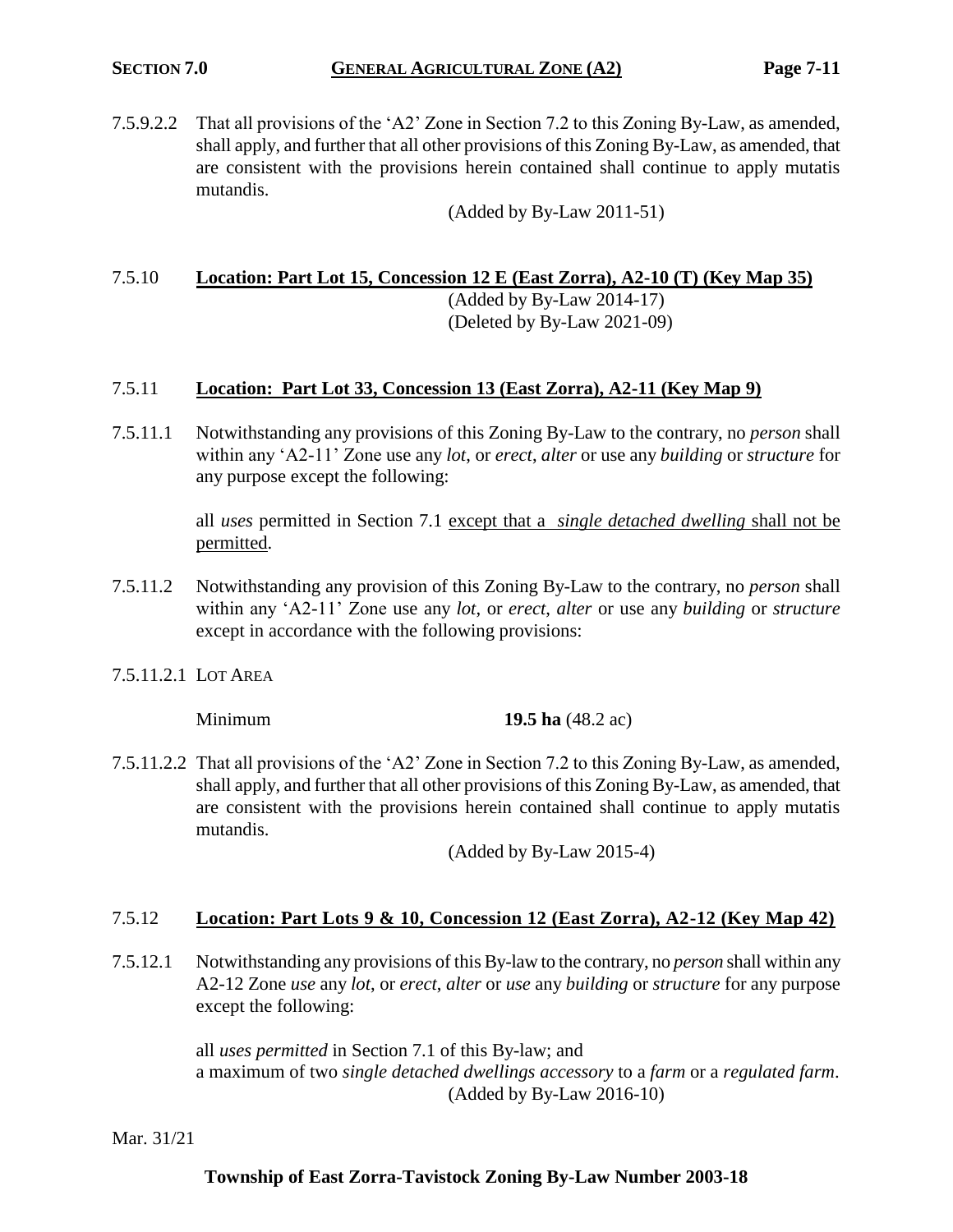7.5.12.2 That all of the provisions of the A2 Zone in Section 7.2 of this By-law, as amended, shall apply; and further, that all other provisions of this Zoning By-law, as amended, that are consistent with the provisions herein shall continue to apply mutatis mutandis. (Added by By-Law 2016-10)

### 7.5.14 **Location: Part of Lot 13, Concession 12 (East Zorra), A2-14, (Key Map 35)**

7.5.14.1 Notwithstanding any provisions of this Zoning By-law to the contrary, no person shall within any A2-14 Zone use any *lot*, or *erect*, *alter* or use any *building or structure* for any purpose except the following:

All uses permitted in Section 7.1 of this Zoning By-law.

- 7.5.14.2 Notwithstanding any provision of this Zoning By-law to the contrary, no *person* shall within any A2-14 Zone use any *lot*, or *erect*, *alter* or use any *building or structure* for any purpose except in accordance with the following provisions:
- 7.5.14.2.1 Lot Frontage

Minimum 94 m (308.4 ft)

7.5.14.3 That all the provisions of the A2 Zone in Section 7.2 of this Zoning By-law, as amended, shall apply, and further, that all other provisions of the Zoning By-law, as amended, that are consistent with the provisions herein shall continue to apply mutatis mutandis. (Added by By-Law 2018-11)

# 7.5.15 **Location: Part of Lots 16 and 17, Concession 10 (East Zorra), A2-15(T), (Key Map 25)**

7.5.15.1 Notwithstanding any provisions of this Zoning By-law to the contrary, no person shall within any A2-15(T) Zone *use* any *lot* or *erect*, *alter* or *use* any *building* or *structure* for any purpose except the following:

All *uses* permitted in Section 7.1 of this Zoning By-law.

- 7.5.15.2 Notwithstanding any provisions of this Zoning By-law to the contrary, no person shall within any A2-15 (T) Zone *use* any *lot*, or *erect*, *alter* or *use* any *building* or *structure* except in accordance with the following provisions:
- 7.5.15.2.1 Number of Accessory Dwellings and Garden Suites per Lot

*Single Detached Dwelling*, Maximum 2 (Added by By-Law 2018-25)

Mar. 31/21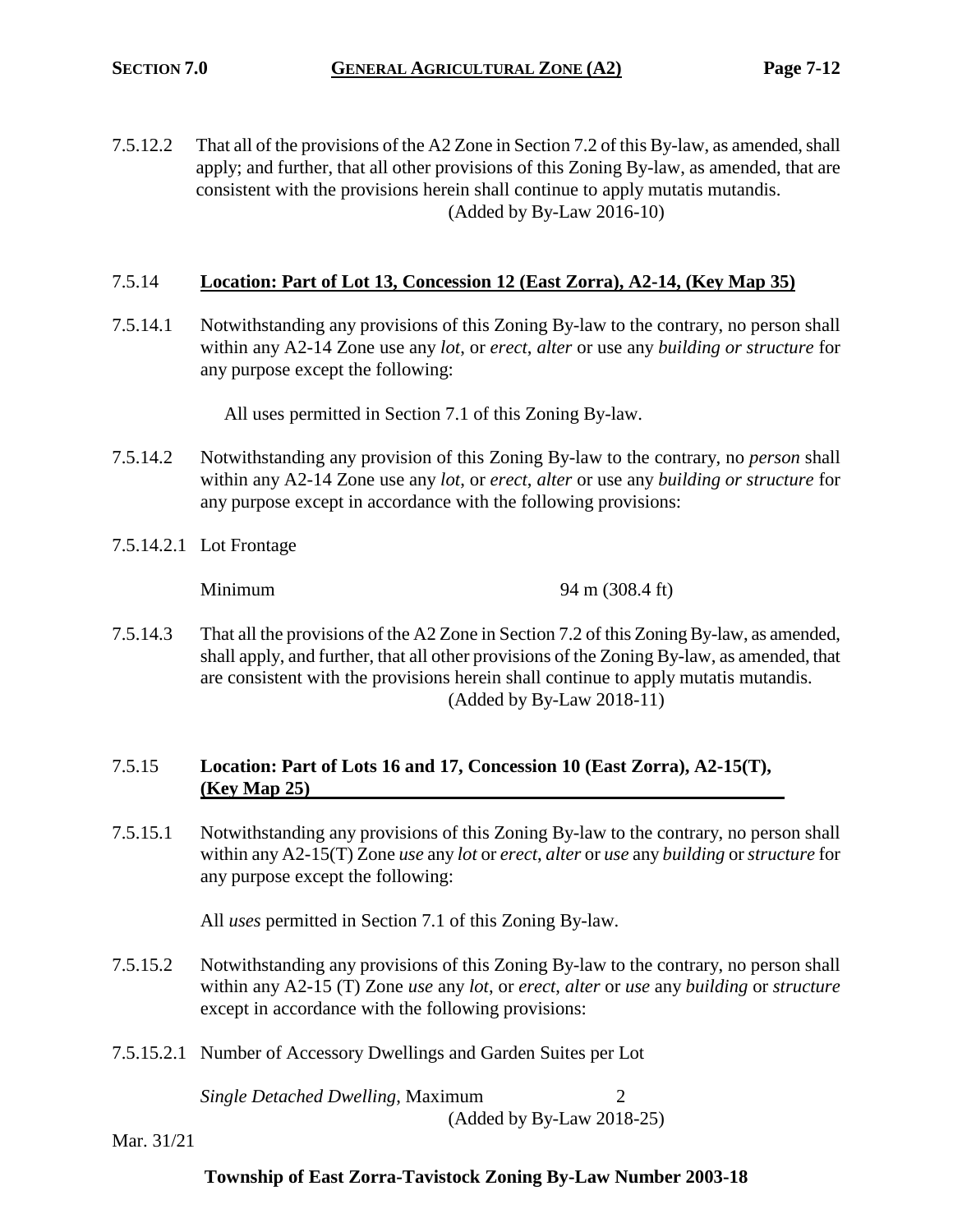## 7.5.15.2.2 Time Period

Two (2) *accessory single detached dwellings* shall be permitted from June 6, 2018 to June 6, 2021, after which only one (1) *accessory single detached dwelling* shall be permitted.

7.5.15.3 That all provisions of the A2 Zone in Section 7.2 to this Zoning By-law, as amended, shall apply, and further that all other provisions of this By-law, as amended, that are consistent with the provisions herein contained shall continue to apply mutatis mutandis. (Added by By-Law 2018-25)

## 7.5.16 **Location: Part Lot 10, Concession 17 (East Zorra), A2-16 (Key Map 46)**

7.5.16.1 Notwithstanding any provisions of this Zoning By-law to the contrary, no person shall within any A2-16 Zone *use* any *lot* or *erect*, *alter* or *use* any *building* or *structure* for any purpose except the following:

All *uses* permitted in Section 7.1 of this Zoning By-law.

- 7.5.16.2 Notwithstanding any provisions of this Zoning By-law to the contrary, no person shall within any A2-16 Zone *use* any *lot*, or *erect*, *alter* or *use* any *building* or *structure* except in accordance with the following provisions:
- 7.5.16.2.1 LOT AREA

Minimum **21.07 ha** (52.07 ac)

7.5.16.2.2 That all provisions of the A2 Zone in Section 7.2 to this Zoning By-law, as amended, shall apply, and further that all other provisions of this By-law, as amended, that are consistent with the provisions herein contained shall continue to apply mutatis mutandis.

(Added by By-Law 2018-45)

### 7.5.17 **Location: Part Lot 34, Concession 16 (East Zorra), A2-17 (Key Map 11)**

7.5.17.1 Notwithstanding any provisions of this Zoning By-law to the contrary, no person shall within any A2-17 Zone *use* any *lot* or *erect*, *alter* or *use* any *building* or *structure* for any purpose except the following:

All *uses* permitted in Section 7.1 of this Zoning By-law.

- 7.5.17.2 Notwithstanding any provisions of this Zoning By-law to the contrary, no person shall within any A2-17 Zone *use* any *lot*, or *erect*, *alter* or *use* any *building* or *structure* except in accordance with the following provisions:
- Mar. 31/21 (Added by By-Law 2019-04)